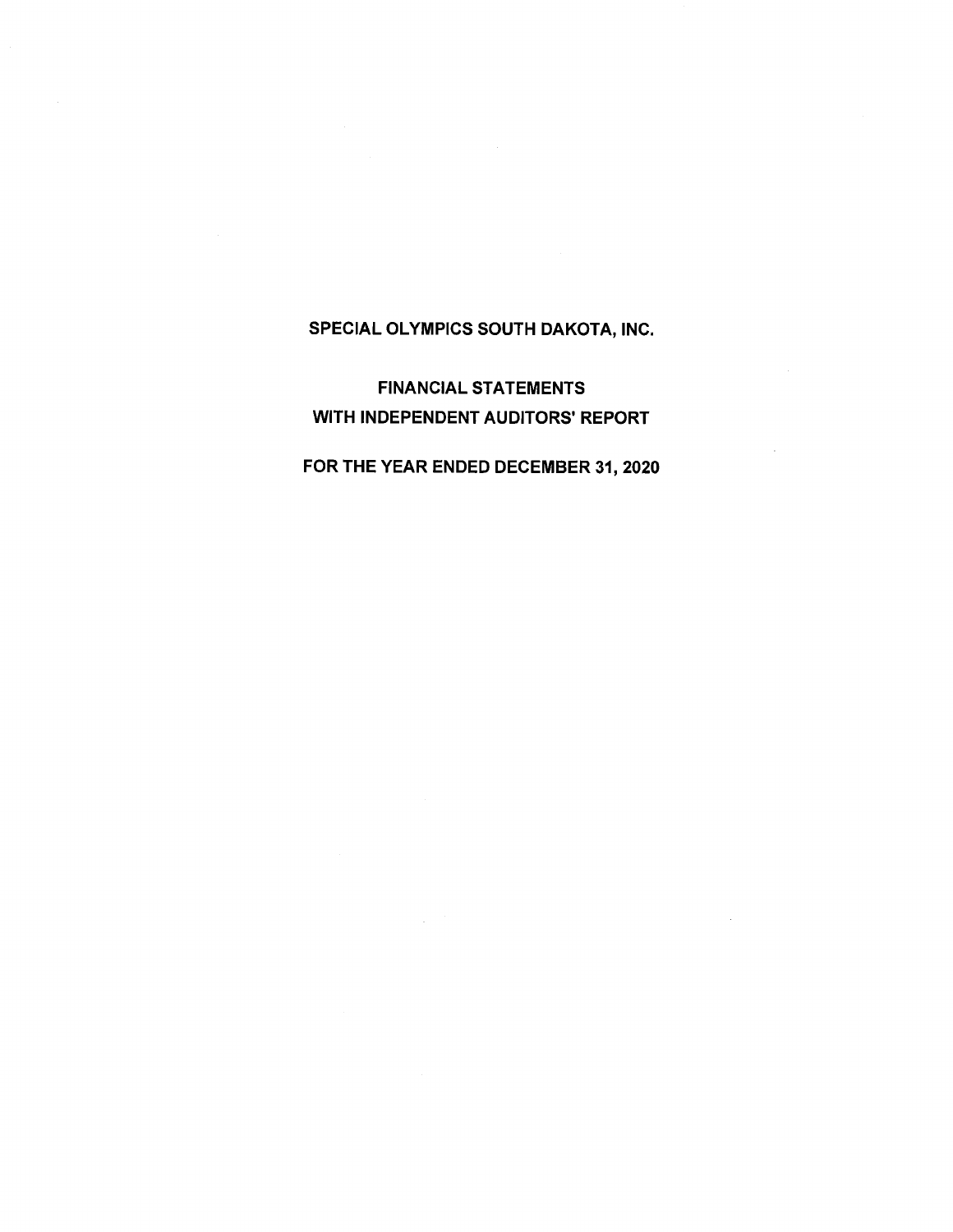### TABLE OF CONTENTS

|                                         | <b>Pages</b> |
|-----------------------------------------|--------------|
| <b>INDEPENDENT AUDITORS' REPORT</b>     | $1 - 2$      |
| <b>FINANCIAL STATEMENTS</b>             |              |
| <b>Statements of Financial Position</b> | 3            |
| <b>Statement of Activities</b>          | 4            |
| <b>Statement of Functional Expenses</b> | 5            |
| <b>Statements of Cash Flows</b>         | 6            |
| <b>Notes to Financial Statements</b>    | $7 - 18$     |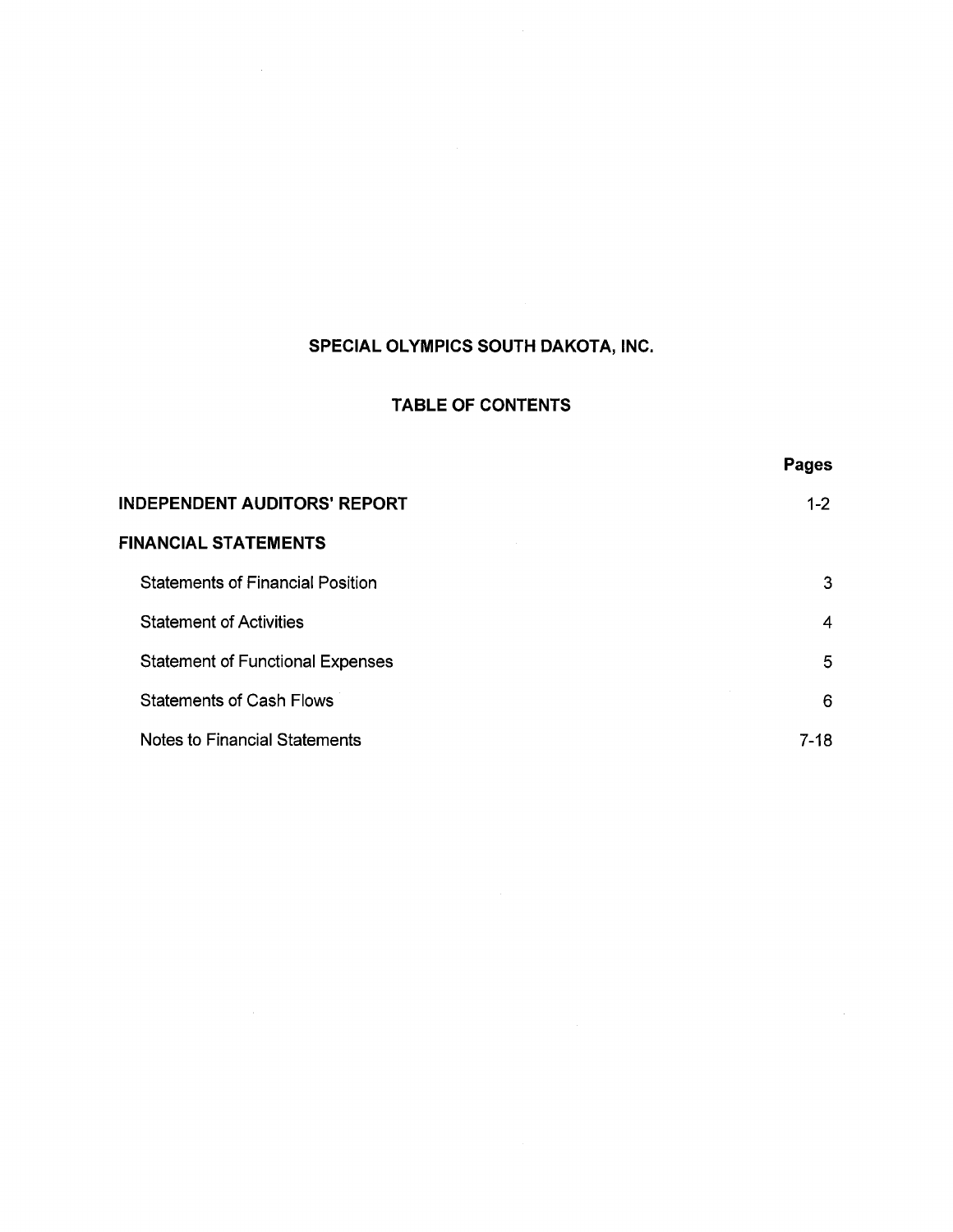#### INDEPENDENT AUDITORS' REPORT

To the Board of Directors Special Olympics South Dakota, Inc. Sioux Falls, South Dakota

We have audited the accompanying financial statements of SPECIAL OLYMPICS SOUTH DAKOTA, INC. (a nonprofit organization), which comprise the statement of financial position as of December 31, 2020, and the related statements of activities, functional expenses, and cash flows for the year then ended and the related notes to the financial statements.

#### Management's Responsibility for the Financial Statements

Management is responsible for the preparation and fair presentation of these financial statements in accordance with accounting principles generally accepted in the United States of America; this includes the design, implementation, and maintenance of internal control relevant to the preparation and fair presentation of financial statements that are free from material misstatement, whether due to fraud or error.

#### Auditor's Responsibility

Our responsibility is to express an opinion on these financial statements based on our audit. We conducted our audit in accordance with auditing standards generally accepted in the United States of America. Those standards require that we plan and perform the audit to obtain reasonable assurance about whether the financial statements are free from material misstatement.

An audit includes performing procedures to obtain audit evidence about the amounts and disclosures in the financial statements. The procedures selected depend on the auditor's judgment, including the assessment of the risks of material misstatement of the financial statements, whether due to fraud or error. In making those risk assessments, the auditor considers internal control relevant to the entity's preparation and fair presentation of the financial statements in order to design audit procedures that are appropriate in the circumstances, but not for the purpose of expressing an opinion on the effectiveness of the entity's internal control. Accordingly, we express no such opinion. An audit also includes evaluating the appropriateness of accounting policies used and the reasonableness of significant accounting estimates made by management, as well as evaluating the overall presentation of the financial statements.

We believe that the audit evidence we have obtained is sufficient and appropriate to provide a basis for our qualified audit opinion.

#### Basis for Qualified Opinion

As described more fully in Note 15 to the financial statements, the Organization has a number of affiliated delegations located in various cities in South Dakota which are overseen by the state office. The Organization did include the financial position or operating results of 26 out of 27 of these affiliates in both the 2020 and 2019 financial statements. Because some of the affiliates' financial records were not available for our review, we were unable to obtain sufficient appropriate audit evidence about the financial transactions of those affiliates. Consequently, we were unable to determine what adjustments would be necessary to properly incorporate those financial transactions in the Organization's financial statements.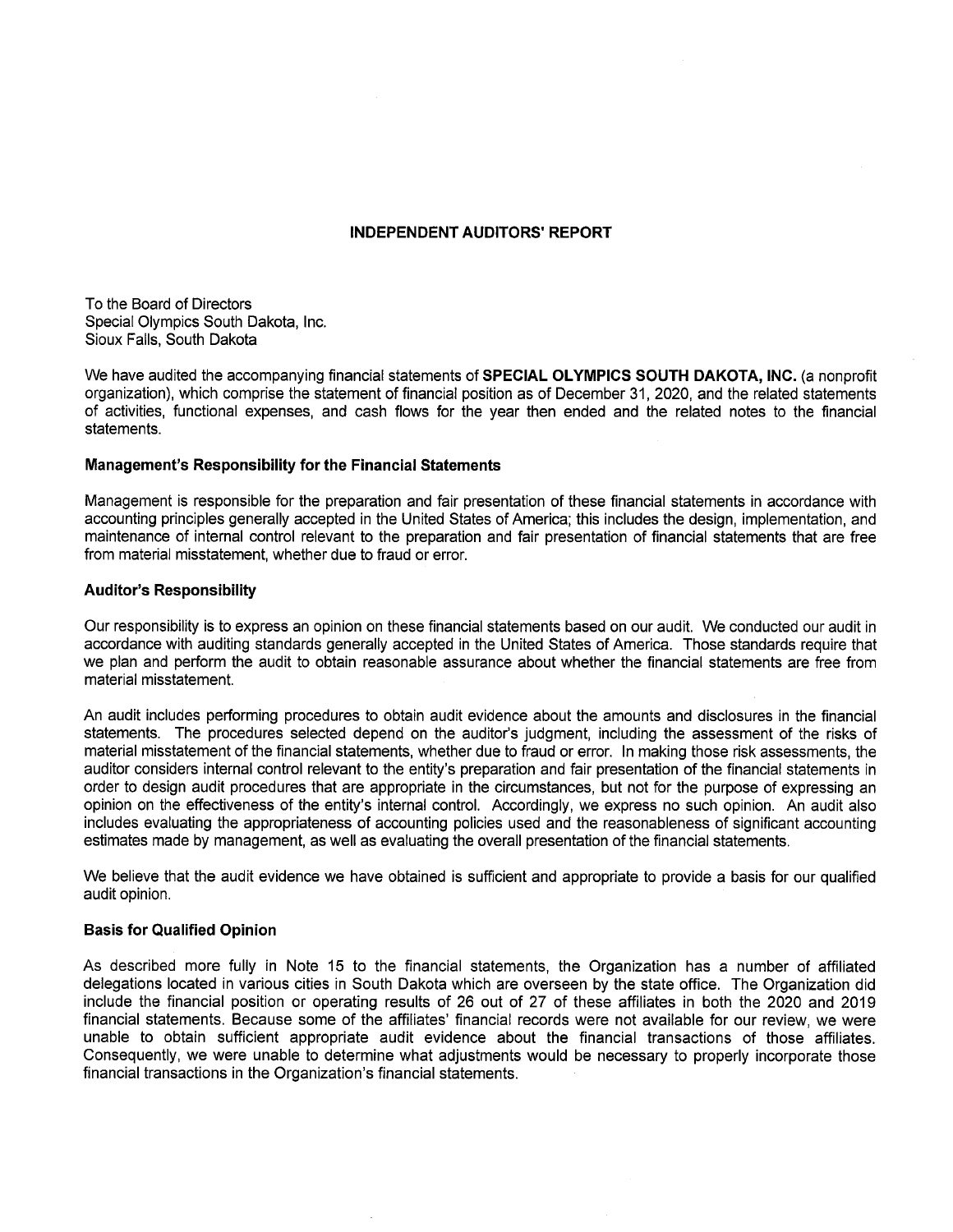To the Board of Directors Special Olympics South Dakota, Inc. Sioux Falls, South Dakota Page two

#### Qualified Opinion

In our opinion, except for the possible effects of the matter described in the Basis for Qualified Opinion paragraph, the financial statements referred to above present fairly, in all material respects, the financial position of Special Olympics South Dakota, Inc. as of December 31, 2020, and the changes in its net assets and its cash flows for the year then ended in accordance with accounting principles generally accepted in the United States of America.

#### Report on 2019 Summarized Comparative Information

We have previously audited the Organization's 2019 financial statements and we expressed a qualified audit opinion on those audited financial statements in our report dated August 23, 2019. In our opinion, the summarized comparative information presented herein as of and for the year ended December 31, 2019 is consistent, in all material respects, with the audited financial statements from which it has been derived.

Thurmon, Comey Faly & Co., LLP

Sioux Falls, South Dakota October 28, 2021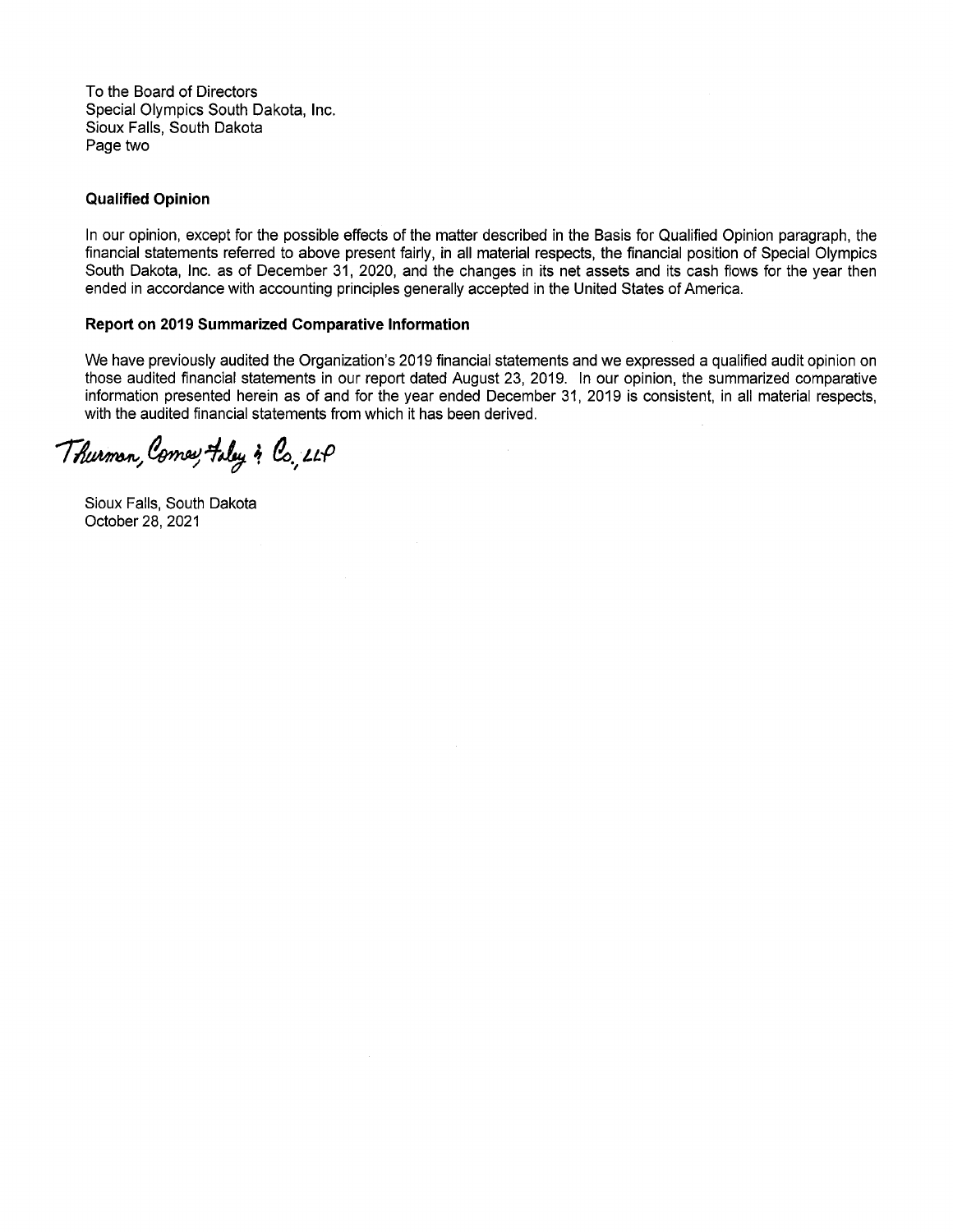#### STATEMENTS OF FINANCIAL POSITION

#### DECEMBER 31, 2020 AND 2019

#### ASSETS

|                                                      | 2020                 | 2019               |
|------------------------------------------------------|----------------------|--------------------|
| <b>CURRENT ASSETS</b>                                |                      |                    |
| Cash on hand and in banks                            |                      |                    |
| Delegation accounts under custodial control<br>Other | \$<br>612,125        | \$<br>467,265      |
| Total                                                | 526,606<br>1,138,731 | 255,949<br>723,214 |
|                                                      |                      |                    |
| Accounts receivable                                  | 18,514               | 7,790              |
| Unconditional promises to give, current portion      | 137,300              | 261.115            |
| Inventory                                            | 10,674               | 10,674             |
| Prepaid expenses                                     | 5,430                | 5,430              |
| <b>Total current assets</b>                          | 1,310,649            | 1,008,223          |
| <b>ASSETS NOT AVAILABLE FOR CURRENT NEEDS</b>        |                      |                    |
| Cash in banks                                        | 173,873              | 196,367            |
| PROPERTY AND EQUIPMENT,                              |                      |                    |
| net of accumulated depreciation of                   |                      |                    |
| \$805,549 in 2020 and \$704,157 in 2019              | 2,871,478            | 2,927,609          |
| <b>LONG TERM ASSETS</b>                              |                      |                    |
| Unconditional promises to give, long term portion    | 140,450              | 317,150            |
| <b>Endowment Fund</b>                                | 527,285              | 462,624            |
| Investments                                          |                      |                    |
| Cash & cash equivalents                              | 17,331               | 13,841             |
| <b>Equity securities</b>                             | 114,155              | 62,498             |
| Exchange traded funds                                |                      | 42,147             |
|                                                      | 799,221              | 898,260            |
| <b>Total assets</b>                                  | \$5,155,221          | \$5,030,459        |
| <b>LIABILITIES AND NET ASSETS</b>                    |                      |                    |
| <b>CURRENT LIABILITIES</b>                           |                      |                    |
| Current maturities of long-term debt                 | \$<br>63,574         | 486,302<br>S       |
| Accounts payable                                     | 11,809               | 19,414             |
| Accrued expenses                                     | 29,683               | 35,561             |
| <b>Total current liabilities</b>                     | 105,066              | 541,277            |
| <b>LONG-TERM DEBT,</b>                               |                      |                    |
| net of current maturities                            | 223,872              |                    |
| <b>Total liabilities</b>                             | 328,938              | 541,277            |
| <b>NET ASSETS</b>                                    |                      |                    |
| <b>Without Donor Restrictions</b>                    | 4,152,702            | 3,645,437          |
| <b>With Donor Restrictions</b>                       | 673,581              | 843 745            |
| Total net assets                                     | 4,826,283            | 4,489,182          |
| Total liabilities and net assets                     | \$5,155,221          | \$5,030,459        |

See accompanying notes to financial statements.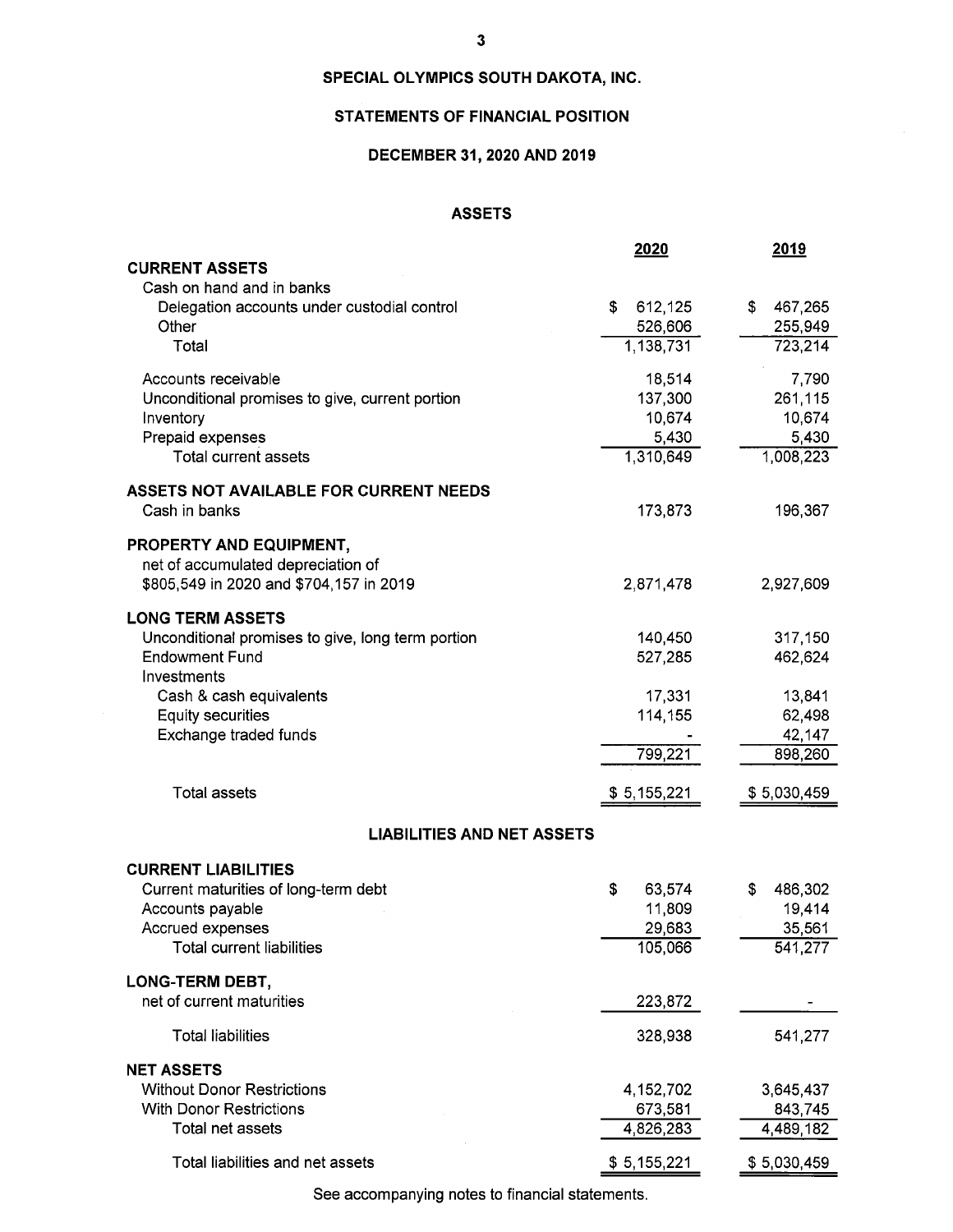#### STATEMENT OF ACTIVITIES

#### FOR THE YEAR ENDED DECEMBER 31,2020

#### (WITH COMPARATIVE TOTALS FOR THE YEAR ENDED DECEMBER 31, 2019)

|                                  | 2020                                        |                                                  |               |                 |                 |
|----------------------------------|---------------------------------------------|--------------------------------------------------|---------------|-----------------|-----------------|
|                                  | <b>Without Donor</b><br><b>Restrictions</b> | <b>With Donor Restrictions</b><br><b>Purpose</b> | Permanent     | Total           | 2019            |
| <b>REVENUES, GAINS AND</b>       |                                             |                                                  |               |                 |                 |
| <b>OTHER SUPPORT</b>             |                                             |                                                  |               |                 |                 |
| Contributions                    |                                             |                                                  |               |                 |                 |
| Revenue from delegation accounts | \$                                          | \$                                               | \$            | \$              | \$<br>228       |
| Other cash contributions         | 684,537                                     | 254,590                                          |               | 939,127         | 1,089,728       |
| In-kind contributions            | 67,668                                      |                                                  |               | 67,668          | 42,779          |
| Games entry fees                 | 340                                         |                                                  |               | 340             | 12,225          |
| Special events                   | 492,145                                     |                                                  |               | 492,145         | 708,771         |
| Investment income (loss), net of |                                             |                                                  |               |                 |                 |
| investment fees                  | 79,177                                      |                                                  |               | 79,177          | 71,848          |
| Other income                     | 686                                         |                                                  |               | 686             | 46,130          |
| Net assets released              |                                             |                                                  |               |                 |                 |
| from restrictions                | 424,754                                     | (424, 754)                                       |               |                 |                 |
| Total revenues, gains            |                                             |                                                  |               |                 |                 |
| and other support                | 1,749,307                                   | (170, 164)                                       |               | 1,579,143       | 1,971,709       |
| <b>EXPENSES</b>                  |                                             |                                                  |               |                 |                 |
| Program                          | 906,134                                     |                                                  |               | 906,134         | 1,375,361       |
| Management and general           | 104,741                                     |                                                  |               | 104,741         | 107,292         |
| Fund raising                     | 231,167                                     |                                                  |               | 231,167         | 266,620         |
| Total expenses                   | 1,242,042                                   |                                                  |               | 1,242,042       | 1,749,273       |
| Change in net assets             | 507,265                                     | (170, 164)                                       |               | 337,101         | 222,436         |
| NET ASSETS, Beginning of year    | 3,645,437                                   | 501,538                                          | 342,207       | 4,489,182<br>\$ | 4,266,746       |
|                                  |                                             |                                                  |               |                 |                 |
| NET ASSETS, End of year          | 4, 152, 702                                 | 331,374                                          | 342,207<br>\$ | 4,826,283<br>\$ | 4,489,182<br>\$ |

 $\sim$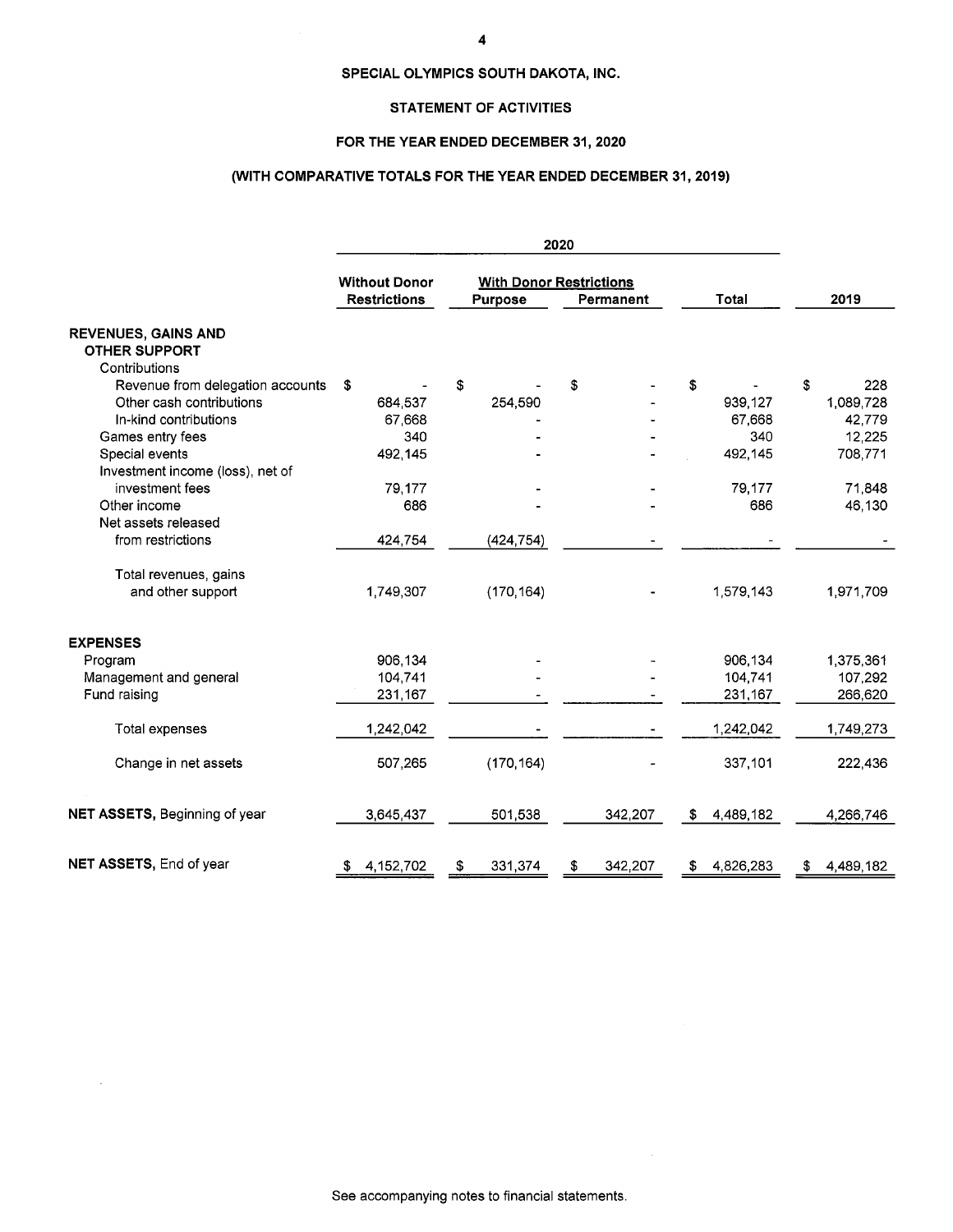### STATEMENT OF FUNCTIONAL EXPENSES

### FOR THE YEAR ENDED DECEMBER 31,2020

### (WITH COMPARATIVE TOTALS FOR THE YEAR ENDED DECEMBER 31, 2019)

|                                    | 2020          |                                  |                        |              |                      |
|------------------------------------|---------------|----------------------------------|------------------------|--------------|----------------------|
|                                    | Program       | <b>Management</b><br>and General | <b>Fund</b><br>Raising | <b>Total</b> | 2019<br><b>Total</b> |
| <b>Salaries</b>                    | 402,780<br>\$ | \$<br>45,028                     | \$<br>89,519           | S<br>537,327 | 515,084<br>\$        |
| <b>Benefits</b>                    | 81,007        | 10,947                           | 17,515                 | 109,469      | 103,225              |
| Total salaries and benefits        | 483,787       | 55,975                           | 107,034                | 646,796      | 618,309              |
| Professionals and consultants      |               | 23,706                           |                        | 23,706       | 22,387               |
| Supplies                           | 3,613         | 213                              | 424                    | 4,250        | 4,889                |
| Telephone                          | 7,312         | 406                              | 406                    | 8,124        | 8,633                |
| Postage and shipping               | 2,388         | 133                              | 132                    | 2,653        | 2,473                |
| Occupancy                          | 28,021        | 3,786                            | 6,059                  | 37,866       | 40,713               |
| Interest                           | 16,434        | 2,221                            | 3,553                  | 22,208       | 24,482               |
| Equipment rental and maintenance   | 7,341         | 1,807                            | 2,146                  | 11,294       | 12,849               |
| Travel, meetings and conferences   | 1,620         | 395                              | 180                    | 2,195        | 5,610                |
| Printing and public relations      | 1,691         | 99                               | 199                    | 1,989        | 4,539                |
| Insurance                          | 17,418        | 2,354                            | 3,766                  | 23,538       | 22,408               |
| Advertising & promotion            | 55            |                                  |                        | 55           | 585                  |
| Games expenses                     | 204,784       |                                  |                        | 204,784      | 604,792              |
| Chapter assessment fees            | 14,353        |                                  |                        | 14,353       | 17,039               |
| Special event expenses             |               |                                  | 71,407                 | 71,407       | 126,059              |
| Special event funds distributed to |               |                                  |                        |              |                      |
| delegations                        | 33,049        |                                  |                        | 33,049       | 192,875              |
| Other fundraising expenses         |               |                                  | 20,369                 | 20,369       | 10,646               |
| Depreciation                       | 77,561        | 8,839                            | 15,492                 | 101,892      | 97,146               |
| Miscellaneous                      |               | 4,807                            |                        | 4,807        | 5,678                |
| Cost of souvenirs sold and given   | 6,707         |                                  |                        | 6,707        | 42,933               |
| Total other expenses               | 422,347       | 48,766                           | 124,133                | 595,246      | 1,246,736            |
| Total expenses                     | 906,134<br>\$ | 104,741<br>\$                    | 231,167<br>\$          | \$1,242,042  | \$1,865,045          |

 $\mathcal{A}$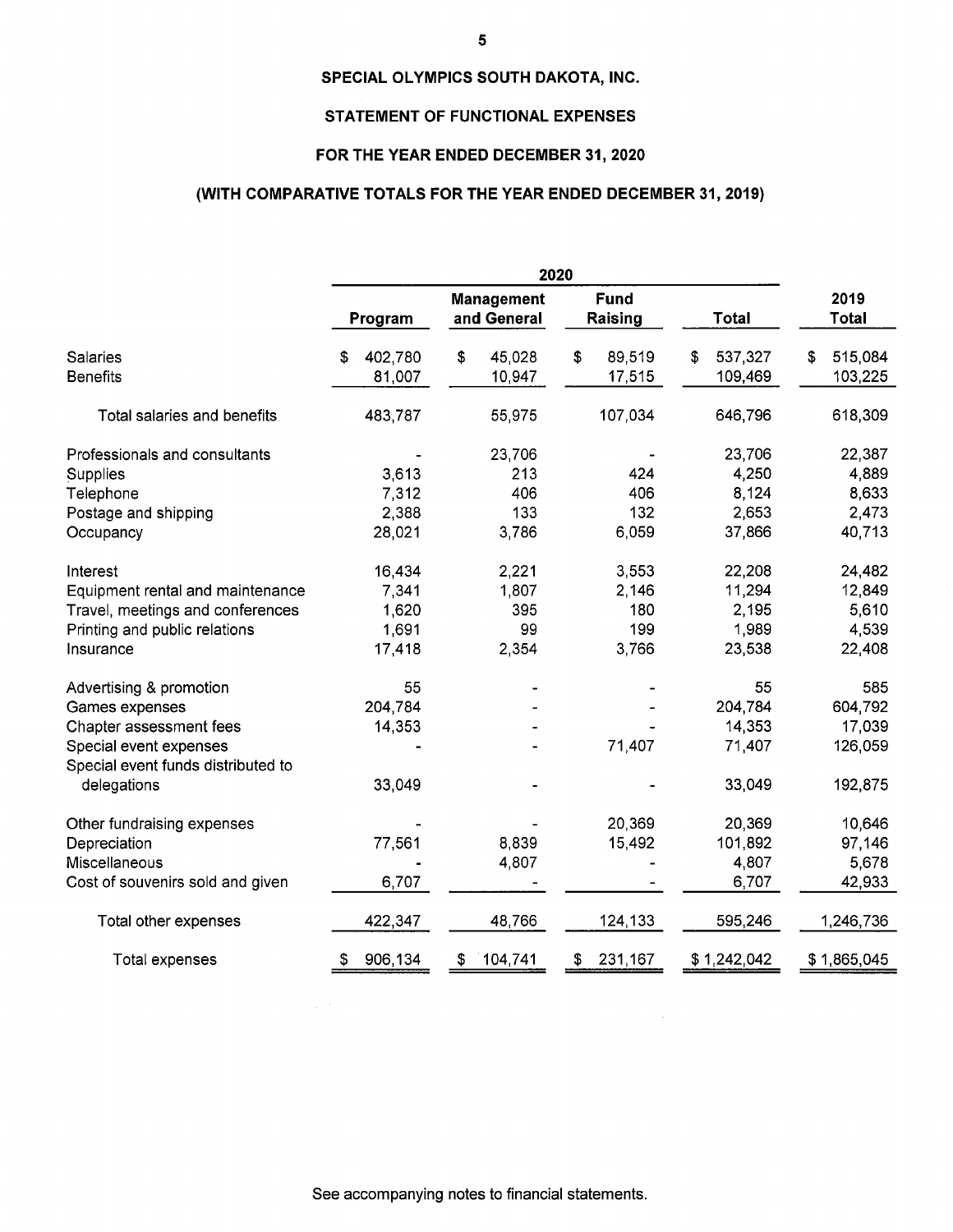#### STATEMENTS OF CASH FLOWS

#### FOR THE YEARS ENDED DECEMBER 31, 2020 AND 2019

|                                                              | 2020          |    | 2019      |
|--------------------------------------------------------------|---------------|----|-----------|
| <b>CASH FLOWS FROM OPERATING ACTIVITIES</b>                  |               |    |           |
| Change in net assets                                         | \$<br>337,101 | \$ | 222,436   |
| Adjustments to reconcile change in net assets to             |               |    |           |
| net cash provided by operating activities:                   |               |    |           |
| Depreciation                                                 | 101,892       |    | 97,146    |
| Contributions to, distributions from, and earnings/losses of |               |    |           |
| endowment fund                                               | (64, 661)     |    | (52, 512) |
| Realized and unrealized (gains) losses on investments        | (13,000)      |    | (16, 249) |
| Changes in operating assets and liabilities                  |               |    |           |
| <b>Receivables</b>                                           | (10, 724)     |    | 4,668     |
| Unconditional promises to give                               | 300,515       |    | 56,618    |
| Inventory                                                    |               |    | 6,981     |
| Prepaid expenses                                             |               |    | (533)     |
| Accounts payable                                             | (7,605)       |    | (46)      |
| Accrued expenses                                             | (5,878)       |    | (2, 384)  |
| Net cash provided by operating activities                    | 637,640       |    | 316,125   |
| <b>CASH FLOWS FROM INVESTING ACTIVITIES</b>                  |               |    |           |
| Purchases of property and equipment                          | (45,760)      |    | (29, 860) |
| <b>CASH FLOWS FROM FINANCING ACTIVITIES</b>                  |               |    |           |
| Principal payments on long-term debt                         | (198, 857)    |    | (50, 533) |
| Increase in cash                                             | 393,023       |    | 235,732   |
| <b>CASH, Beginning of year</b>                               | 919,581       |    | 683,849   |
| <b>CASH, End of year</b>                                     | \$1,312,604   | \$ | 919,581   |

#### SUPPLEMENTAL DISCLOSURES OF CASH FLOW INFORMATION

Cash paid for interest totaled \$22,208 and \$25,967 for 2020 and 2019, respectively.

6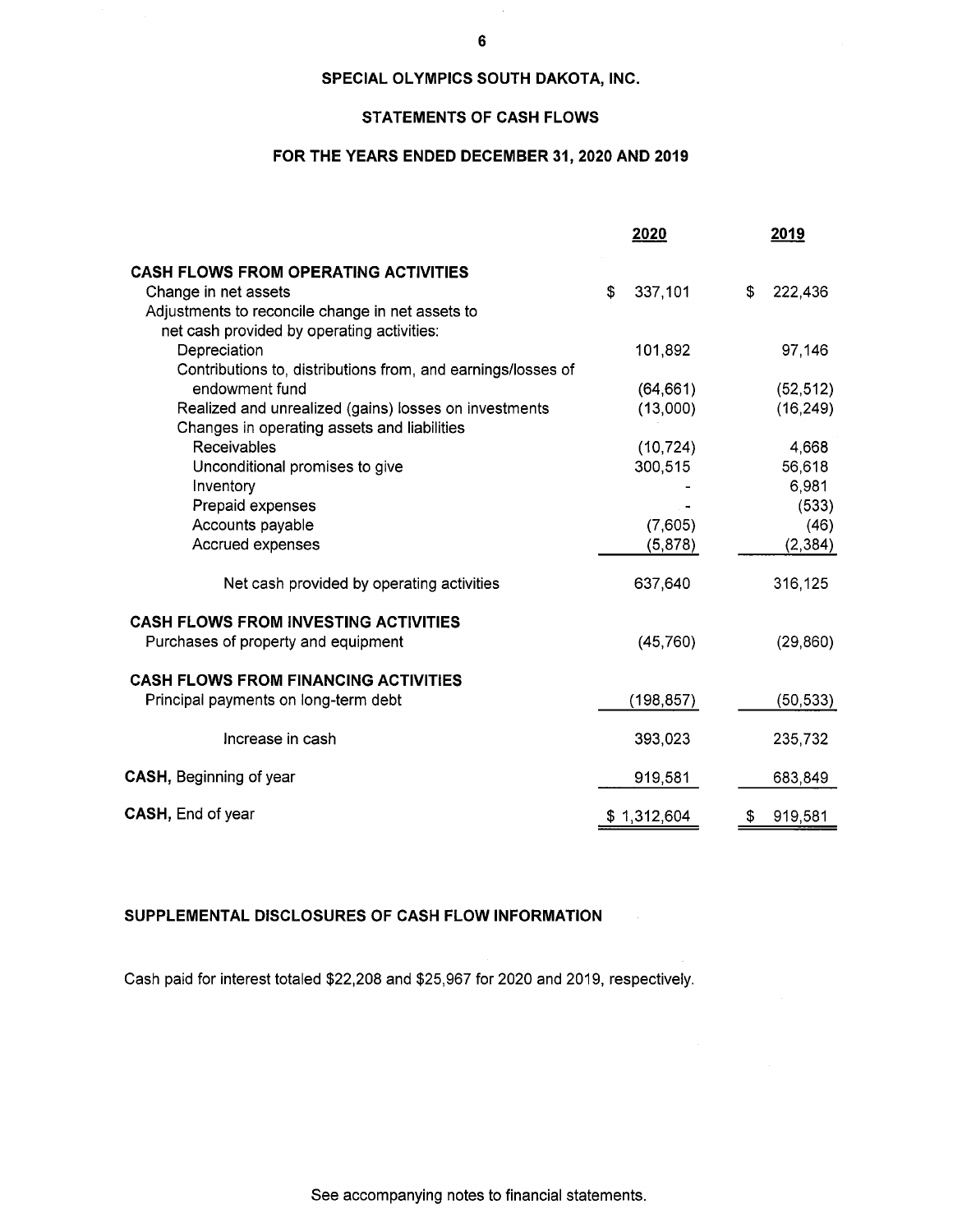#### NOTES TO FINANCIAL STATEMENTS

#### 1. SUMMARY OF SIGNIFICANT ACCOUNTING POLICIES

#### a. Organization

Special Olympics South Dakota, Inc. is a nonprofit corporation organized to provide physical fitness, sports training, athletic competition, and free health screenings for children and adults with intellectual disabilities.

#### b. Basis of Presentation

The financial statements of the Organization have been prepared using the accrual basis of accounting in accordance with accounting principles generally accepted in the United States of America. Revenues, expenses, gains and losses, and net assets are classified based on the existence or absence of donor-imposed stipulations. Accordingly, net assets of the Organization and related changes are classified and reported as follows:

- Net Assets Without Donor Restrictions Net assets without donor restrictions are resources available to support operations over which the Organization has discretionary control. The Board may designate assets without restrictions for specific operational purposes from time to time. Quasi-endowment designation of net assets are contributions to the Organization for which the donor has not specified a particular purpose and the Board has designated to be placed in the Endowment.
- Net Assets With Donor Restrictions Net assets with donor restrictions are resources that are restricted by a donor for use for a particular purpose or in a particular future period. Some donor-imposed restrictions are temporary in nature, and the restriction will expire when the resources are used in accordance with the donor's instructions or when the stipulated time has passed. Other donor-imposed restrictions are perpetual in nature; the Organization must continue to use the resources in accordance with the donor's instructions.

#### c. Use of Estimates

The preparation of financial statements in conformity with generally accepted accounting principles requires management to make estimates and assumptions that affect certain reported amounts and disclosures. Accordingly, actual results could differ from those estimates.

#### d. Cash and Cash Equivalents

For purposes of the statement of cash flows, the Organization considers all highly liquid debt instruments with a maturity of three months or less to be cash. The Organization has not experienced any losses in such accounts. The Organization believes it is not exposed to any significant credit risk on cash.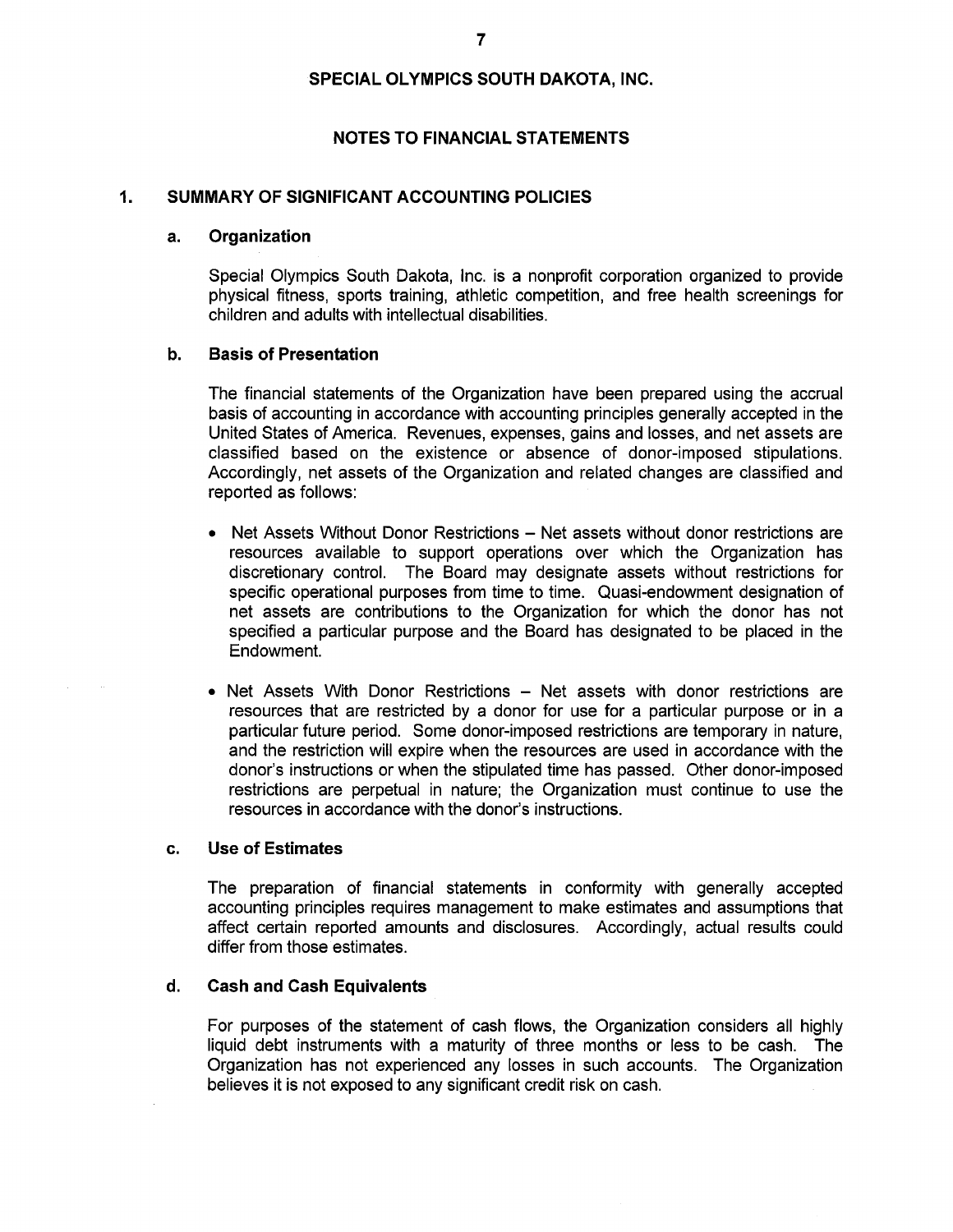#### NOTES TO FINANCIAL STATEMENTS

#### 1. SUMMARY OF SIGNIFICANT ACCOUNTING POLICIES (CONTINUED)

#### e. Accounts Receivable

Accounts receivable are the result of the normal operations of the Organization. Management estimates that the receivables are fully collectible and that no allowance for doubtful accounts is needed at December 31, 2020 and 2019.

#### f. Property and Equipment

Property and equipment are recorded at cost, if purchased, or fair market value if contributed to the Organization. Expenditures for major renewals and betterments that extend the useful lives of fixed assets are capitalized. Expenditures for maintenance and repairs are charged to expense as incurred. Depreciation is provided using the straight-line method over estimated lives of five years for vehicles, five years for furnishings and equipment, 15 years for building improvements and 39 years for buildings.

Property and equipment consists of the following at December 31, 2020 and 2019:

|                               | 2020         | 2019         |
|-------------------------------|--------------|--------------|
| Land                          | 367,613<br>S | 367,613<br>S |
| Office equipment              | 178,860      | 178,271      |
| Vehicles                      | 219,227      | 193,078      |
| Buildings and improvements    | 2,911,327    | 2,892,804    |
|                               | 3,677,027    | 3,631,766    |
| Less accumulated depreciation | (805,549)    | (704, 157)   |
|                               |              | 2,927,609    |

Depreciation expense for the years ended December 31, 2020 and 2019 was \$101,892 and \$97,146 respectively.

#### g. Inventory

Inventory consists of program and souvenir supplies and is stated at the lower of cost or market value using the first-in, first-out method of accounting.

#### h. Revenue Recognition

The Organization recognizes revenue in accordance with FASB ASC 606, Revenue from Contracts with Customers ("ASC 606"). In accordance with ASC 606, the Organization identifies a contract when it has approval and commitment from both parties, the rights of the parties are identified, payment terms are identified, the contract has commercial substance and collectability of consideration is probable.

Contributions received and unconditional promises to give are measured at their fair values and are reported as an increase in net assets. Conditional promises to give are not recognized until they become unconditional. The Organization reports gifts of cash and other assets as restricted support if they are received with donor stipulations that limit the use of the assets or if they are designated as support for future periods. When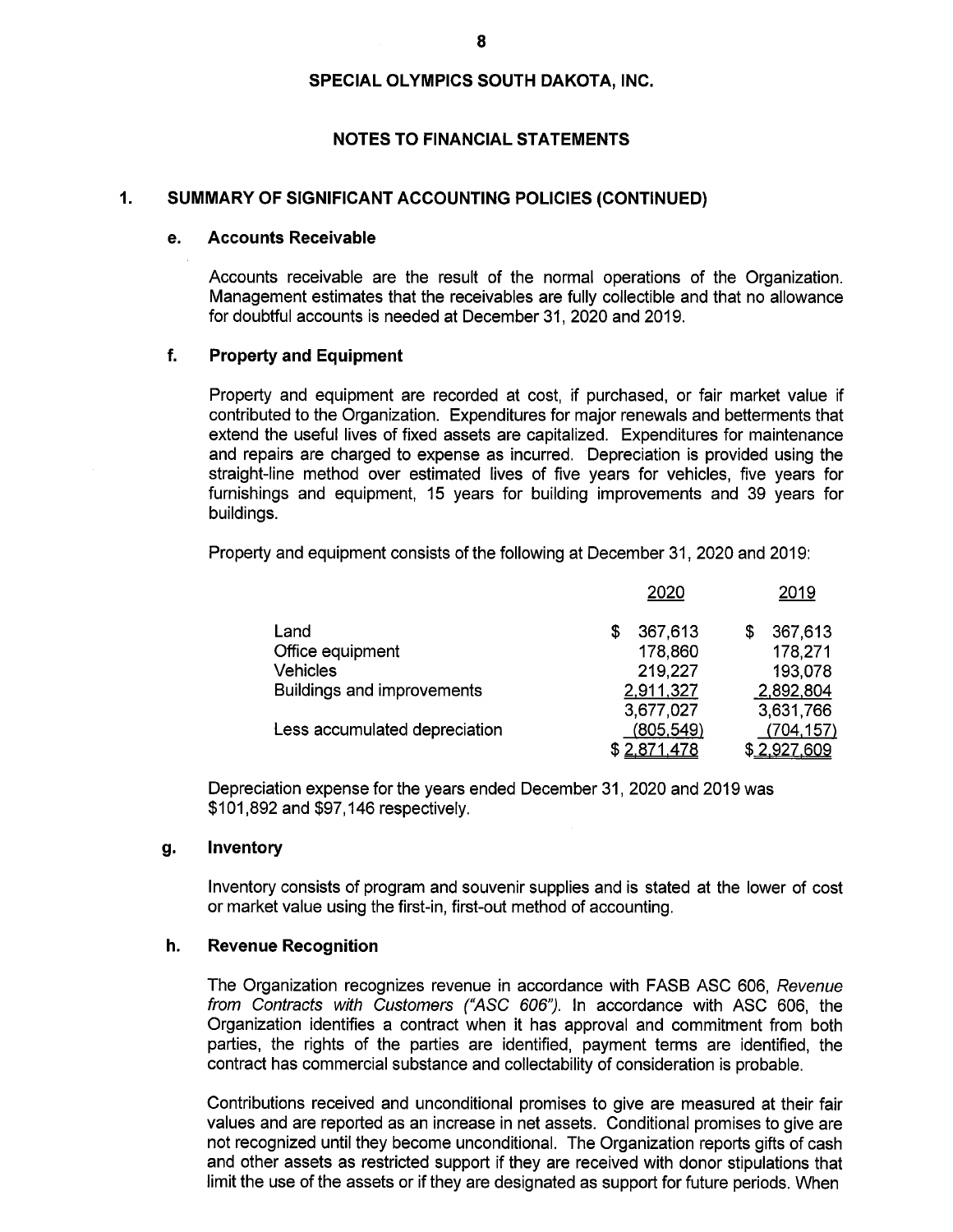#### NOTES TO FINANCIAL STATEMENTS

#### 1. SUMMARY OF SIGNIFICANT ACCOUNTING POLICIES (CONTINUED)

#### h. Revenue Recognition (continued)

a donor restriction expires, that is, when a stipulated time restriction ends or purpose restriction is accomplished, net assets with donor restrictions are reclassified to net assets without donor restrictions and reported in the statement of activities as net assets released from restrictions. Donor-imposed contributions whose restrictions are met in the same reporting period are reported as net assets without donor restrictions. Net assets restricted for acquisition of buildings or equipment are reported as net assets with donor restrictions until the specified asset is placed in service by the Organization, unless the donor provides more specific directions about the period of its use.

Special event revenue is received from fundraising events. Special event receipts are recognized as revenue when received. If the receipt is not conditioned on the event taking place, it is recorded as revenue without donor restrictions on the statement of activities. If the contribution is conditioned on the event taking place, the revenue is recorded as received with donor restrictions until the completion of the event, when it is reflected as net assets released from restrictions on the statement of activities.

Grant revenue is recognized when earned. Revenue is earned when eligible expenditures, as defined in each grant, are made.

Program income consists primarily of game entry fees and is recognized as revenue when the activity occurs,

#### i. In-kind Contributions

The Organization records the value of contributed goods or services when there is an objective basis available to measure their value. Contributed materials and equipment are reflected as revenue in the accompanying statements at their estimated values at date of receipt. No amounts have been reflected in the statements for contributed services, with the exception of office clerical help, computer support, and advertising, as no objective basis is available to measure the value of such services. However, a substantial number of volunteers donated significant amounts of their time to assist in the Organization's program services.

Contributions of materials and equipment for the years ended December 31, 2020 and 2019 totaled \$67,668 and \$42,779, respectively. There were no recorded contributed services for the years ended December 31, 2020 and 2019.

#### j. Promises to Give

The Organization uses the allowance method to determine uncollectible promises receivable. Management does not believe an allowance for uncollectible amounts is necessary at December 31, 2020 and 2019 based on historical experience with donors, and accordingly, has made no allowance for doubtful accounts.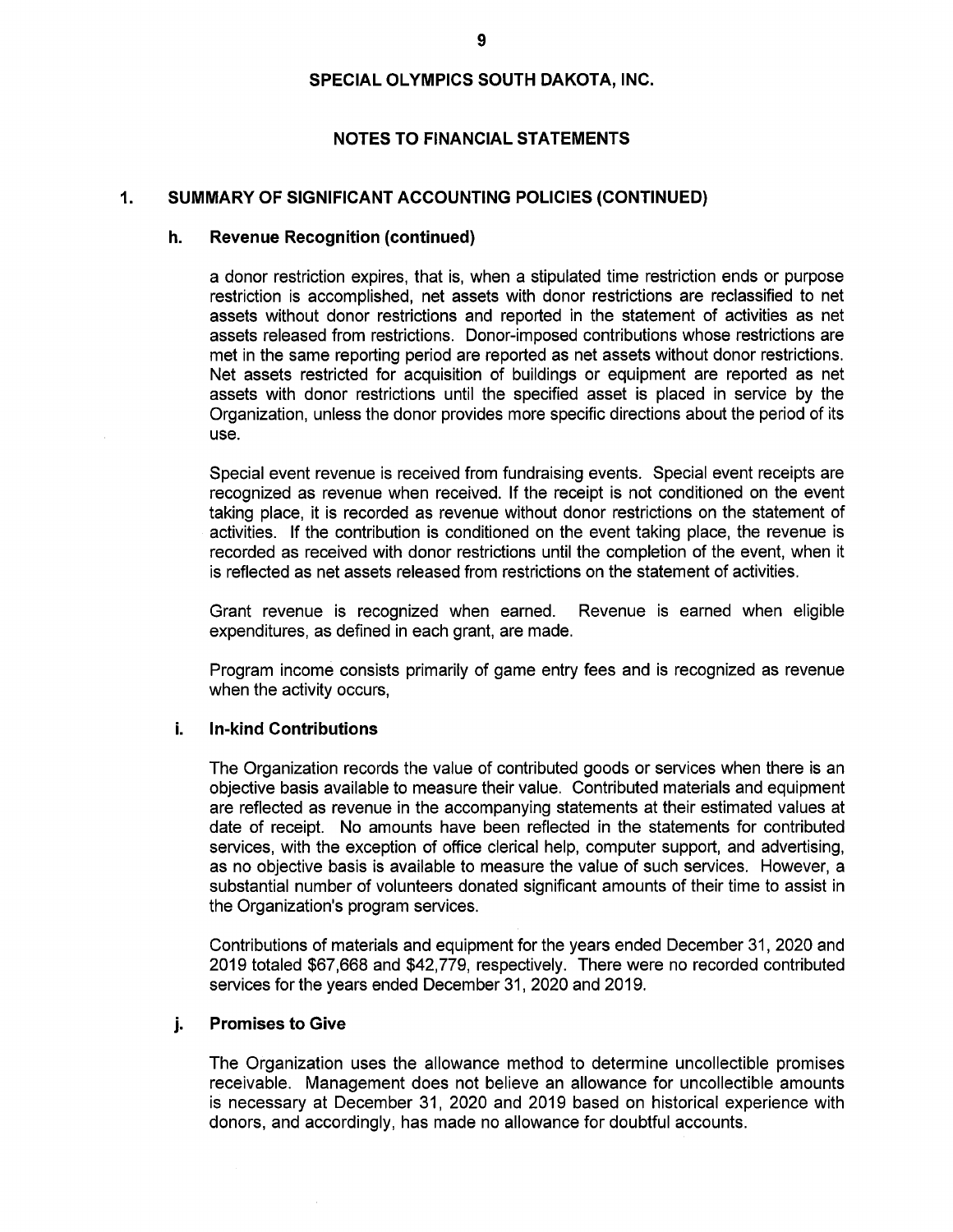#### NOTES TO FINANCIAL STATEMENTS

#### 1. SUMMARY OF SIGNIFICANT ACCOUNTING POLICIES (CONTINUED)

#### k. Functional Allocation of Expenses

The costs of providing the Organization's programs and supporting services have been summarized on a functional basis in the statement of activities and statement of functional expenses. Certain costs were allocated among the programs and supporting services benefited based on best estimates by management.

#### I. Comparative Amounts

The financial statements include certain prior-year summarized comparative information in total but not by net asset class. Such information does not include sufficient detail to constitute a presentation in conformity with generally accepted accounting principles. Accordingly, such information should be read in conjunction with the Organization's financial statements for the year ended December 31, 2020, from which the summarized information was derived.

#### m. Credit Risk

Financial instruments which potentially subject the Organization to concentrations of credit risk consist primarily of cash and cash equivalents. The Organization places its cash and temporary cash investments with high credit quality financial institutions. Occasionally the Organization maintains balances in excess of federal insured limits. The Organization believes there is no significant risk with respect to these deposits.

#### n. Fair Value Measurement

As outlined in the Financial Accounting Standards Board's Accounting Standards Codification (ASC) 820, fair value is the price that would be received to sell an asset or paid to transfer a liability in an orderly transaction between market participants at the measurement date. ASC 820 establishes a three-level fair value hierarchy that prioritizes information used in developing assumptions when pricing an asset or liability as follows:

- $\bullet$  Level 1 Observable inputs such as quoted prices in active markets;
- $\bullet$  Level 2 Inputs, other than quoted prices in active markets, that are observable either directly or indirectly; and
- $\bullet$  Level 3 Unobservable inputs where there is little or no market data, which requires the reporting entity to develop its own assumptions.

The Organization uses observable market data, when available, in making fair value measurements. Fair value measurements are classified according to the lowest level input that is significant to the valuation. Both unrealized gains and losses from the fluctuation of market value and realized gains and losses from the sale of investments are reflected in the statement of activities. The recorded values of accounts receivable, accounts payable and accrued expenses approximate their fair values due to the relatively short maturities of these instruments. None of these instruments are held for trading purposes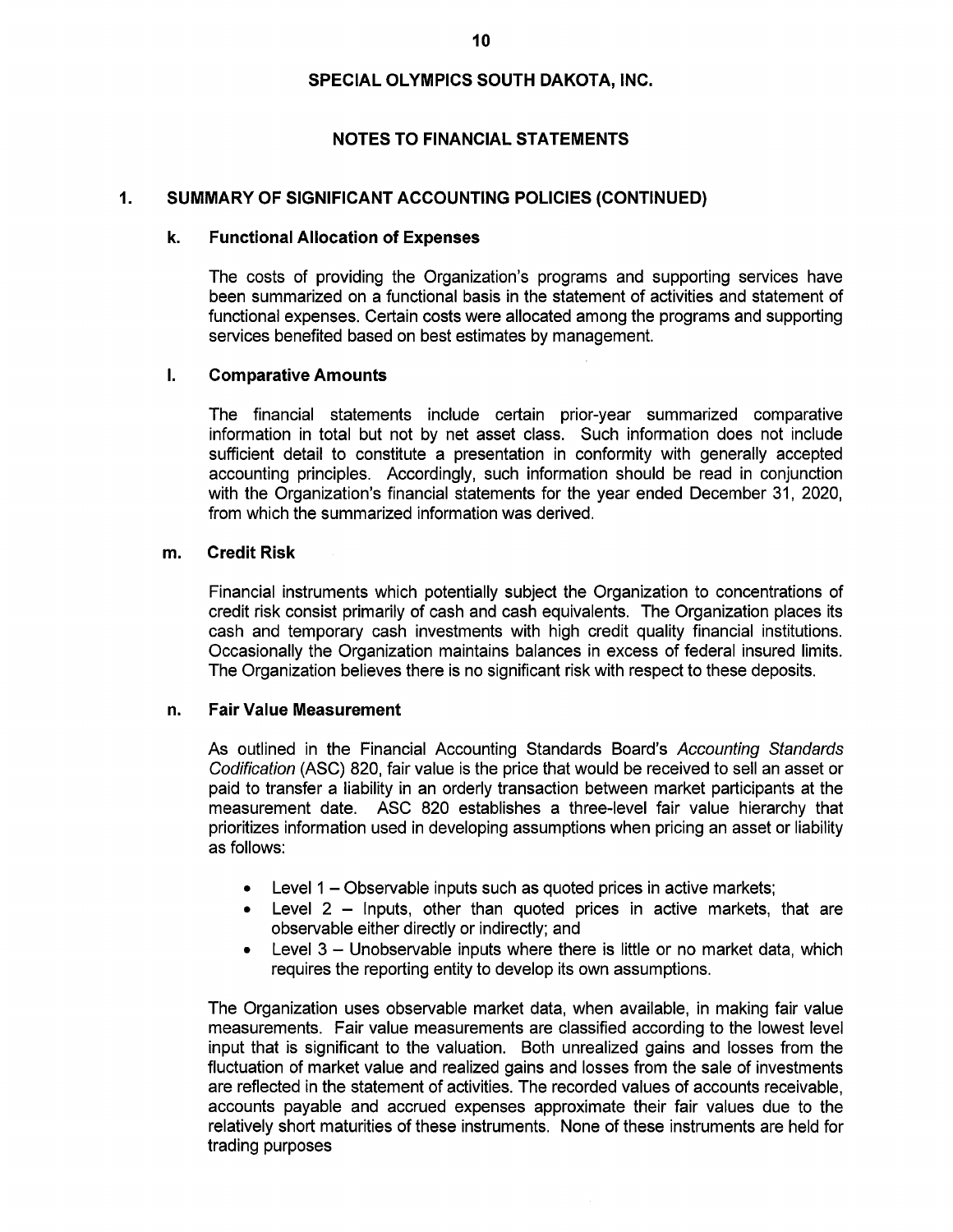### NOTES TO FINANCIAL STATEMENTS

#### 1. SUMMARY OF SIGNIFICANT ACCOUNTING POLICIES (CONTINUED)

#### o. Income Taxes

The Organization is a tax-exempt organization under section 501(c)(3) of the Internal Revenue Code. The Organization paid no income tax for the years ended December 31, 2020 and 2019.

The Organization files a Form 990 information return in the U.S. federal jurisdiction. The Organization has no federal or state tax examinations currently in process. Management evaluated the Organization's tax positions and concluded that the Organization had taken no uncertain tax positions that require recognition in the financial statements.

#### p. Reclassifications

Certain items in the prior-year financial statements have been reclassified for comparative purposes to conform with the presentation in the current-year financial statements.

#### 2. PROMISES TO GIVE

Unconditional promise to give consists of the following:

| onditional promise to give consists of the following:                              |                      |                      |
|------------------------------------------------------------------------------------|----------------------|----------------------|
|                                                                                    | 2020                 | 2019                 |
| Unrestricted - Sustaining<br>Partners drive<br>Restricted to fund the Unify Center | \$120,250<br>157,500 | \$273,095<br>305,170 |
|                                                                                    | \$ 277,750           | \$578,265            |
| Amounts are due in:<br>Less than one year<br>One to five years                     | \$137,300<br>140,450 | \$261,115<br>317,150 |
|                                                                                    | 277.750              | 578,265              |

#### 3. LEASES

The Organization leases a photocopier and a postage machine under non-cancelable leases. The minimum non-cancelable lease commitments pursuant to these leases is as follows:

| <u>Year ended December 31</u> |       |
|-------------------------------|-------|
| 2021                          | 8,967 |
| 2022                          | 8,967 |
| 2023                          | 1,486 |
| 2024                          | 806   |
| 2025                          | 336   |
|                               |       |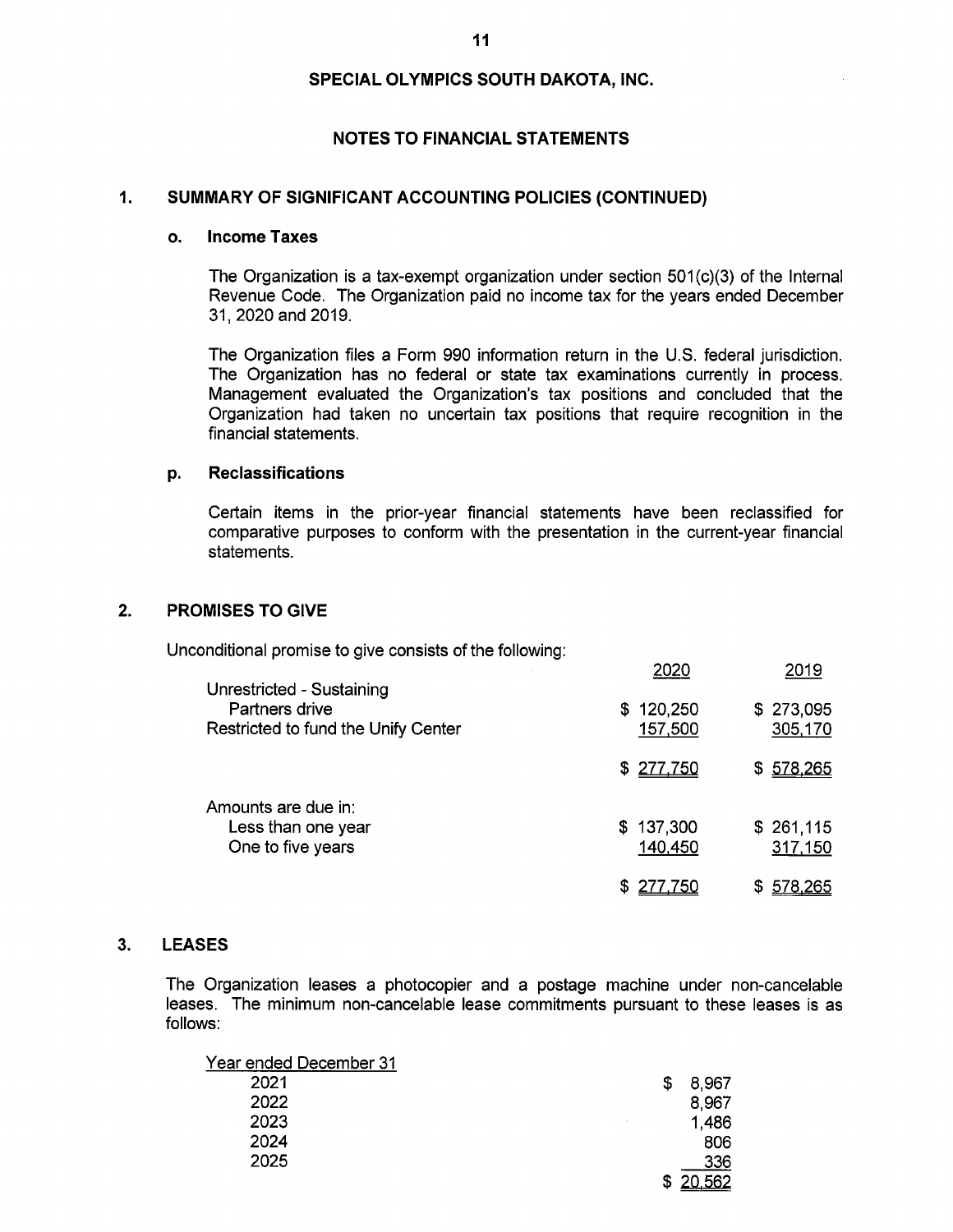#### NOTES TO FINANCIAL STATEMENTS

#### 3. LEASES (CONTINUED)

Rental expense pursuant to these lease was \$9,360 and \$10,539 in 2020 and 2019, respectively.

#### 4. LIQUIDITY AND AVAILABILITY OF FINANCIAL ASSETS

Financial assets available for general expenditure, without donor or other restrictions limiting their use, within one year of December 31, 2020 and 2019, respectively are as follows:

|                                                           | 2020        | 2019        |
|-----------------------------------------------------------|-------------|-------------|
| Financial assets:                                         |             |             |
| Cash                                                      | \$1,312,604 | \$919,581   |
| Accounts receivable                                       | 18,514      | 7,790       |
| Unconditional promises to give                            | 277,750     | 578,265     |
| Investments                                               | 131,486     | 118,486     |
| <b>Endowment funds</b>                                    | 527,285     | 462,624     |
| Total financial assets                                    | 2,267,639   | 2,086,746   |
| Less: financial assets held to meet donor restrictions    |             |             |
| Purpose restricted net assets                             | 331,374     | 501,538     |
| Donor restricted endowment funds                          | 342,207     | 342,207     |
| Total financial assets held to meet donor restrictions    | 673,581     | 843,745     |
| Less: financial assets not available within one year      |             |             |
| Board designated net assets                               | 20,000      | 20,000      |
| Amounts available for general expenditure within one year | \$1,574,058 | \$1,223,001 |

The Organization's financial assets have been reduced by amounts not available for general use because of donor imposed restrictions within one year of the balance sheet date and amounts set aside in endowment. The board-designated funds are shown above as unavailable because it is the Organization's intention to invest those resources for the longterm support of the Organization. However, in the case of need, the Board could appropriate resources from the board-designated funds.

The Organization has a liquidity management policy to structure its financial assets to be available for its general expenditures, liabilities, and as other obligations come due.

#### 5. FINANCING ARRANGEMENTS

Long-term debt at December 31, 2020 and 2019 consist of the following:

| Note payable to First Premier Bank, due in monthly<br>installments of \$6,375 including interest at 5.0%<br>through October 2023, when a balloon of<br>approximately \$105,000 will be due, secured by | 2020       |   | 2019 |
|--------------------------------------------------------------------------------------------------------------------------------------------------------------------------------------------------------|------------|---|------|
| real estate.                                                                                                                                                                                           | \$ 287,446 | S |      |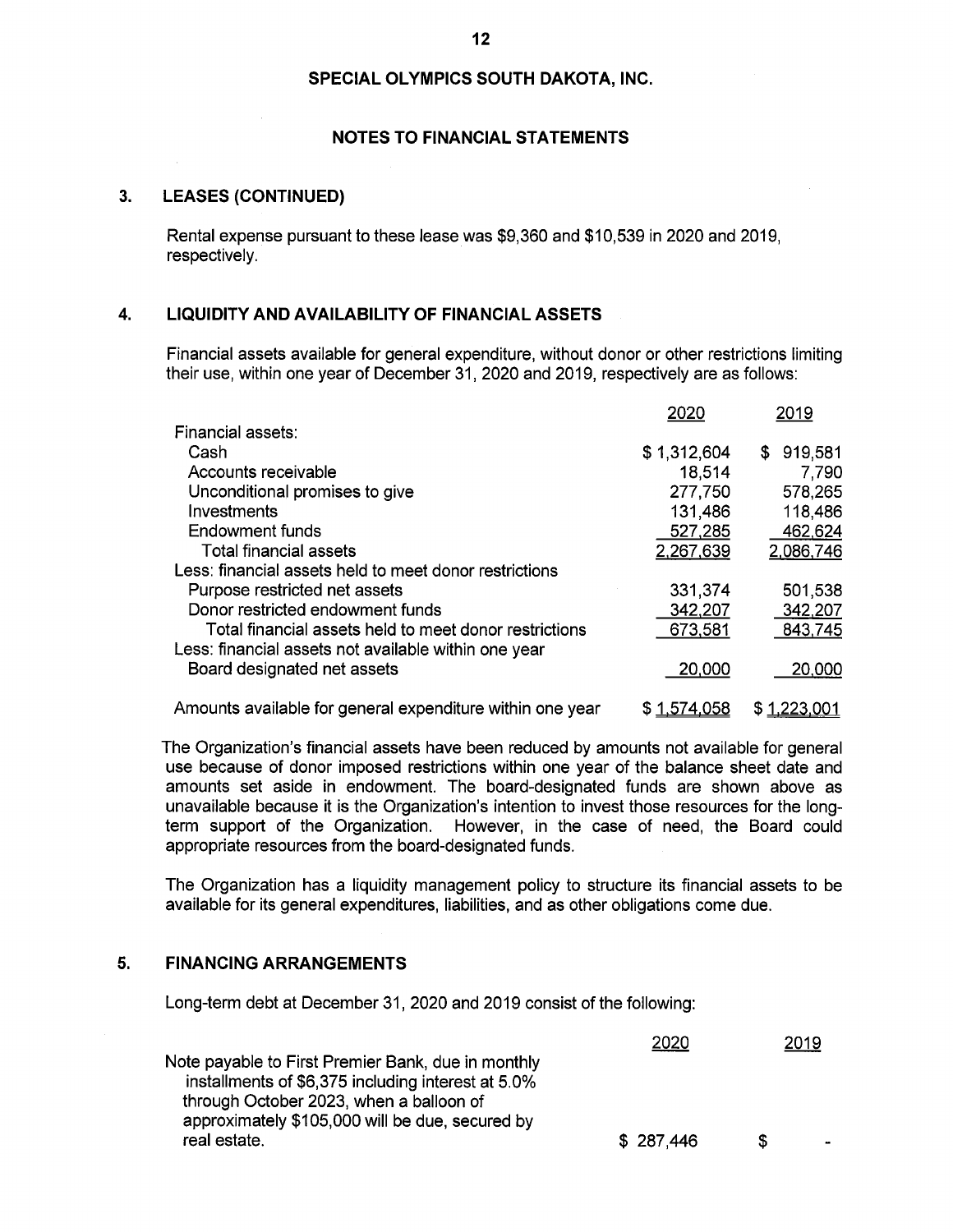#### NOTES TO FINANCIAL STATEMENTS

#### 5. FINANCING ARRANGEMENTS (CONTINUED)

Note payable to First Premier Bank, due in monthly installments of \$6,375 including interest at 5.0% through October 2020, when a balloon of approximately \$446,000 will be due, secured by real estate. - 486,302

| Less current maturities | (63, 574) | (486,302) |
|-------------------------|-----------|-----------|
| Long-term portion       | \$223,872 |           |

| Scheduled maturities of long-term debt at December 31, 2020 are as follows |           |
|----------------------------------------------------------------------------|-----------|
| 2021                                                                       | \$63,574  |
| 2022                                                                       | 66,826    |
| 2023                                                                       | 157,046   |
|                                                                            | \$287.446 |

#### 6. ACCRUED LEAVE

The Organization provides employees with paid time away from work (PTO) for vacation, illness, and personal time off. PTO accrues at a rate depending on length of service. Upon termination, 50% of PTO hours will be paid to the employee. Accrued leave totaled \$19,455 for each of the years ending December 31, 2020 and 2019, and is included in accrued expenses on the statement of financial position.

#### 7. PENSION PLAN

The Organization has a 401(k)-retirement plan covering all full-time employees with six months of eligible service, as defined by the plan. The plan allows for elective deferrals by employees and discretionary employer contributions that are determined on an annual basis. The Organization has historically contributed five percent of each eligible employee's gross salary to the plan. Employer contributions to this plan for the years ended December 31, 2020 and 2019 were \$25,042 and \$25,155, respectively.

#### 8. RELATED PARTY TRANSACTIONS

The Organization is accredited by Special Olympics International (SOI) to conduct Special Olympics activities within the state of South Dakota. During 2020 and 2019 the Organization received contributions from SOI national fundraisers of \$185,303 and \$169,517 respectively. Chapter fees and Planned Giving paid to SOI by the Organization for the years ended December 31, 2020 and 2019 were \$17,993 and \$17,039, respectively.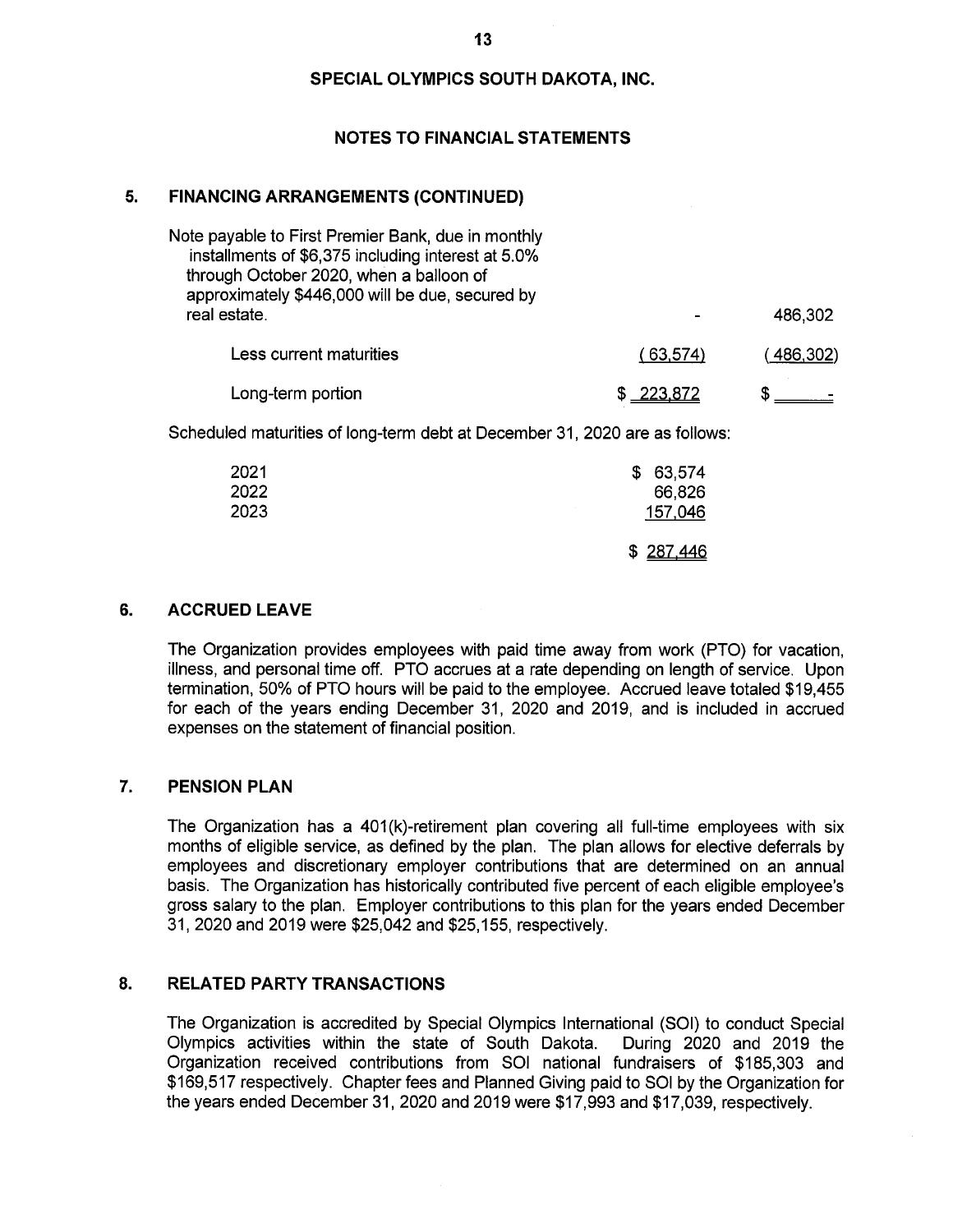#### NOTES TO FINANCIAL STATEMENTS

#### 9. NET ASSETS WITH DONOR RESTRICTIONS

Net assets with donor restrictions consist of the following at December 31, 2020 and 2019:

| Purpose restriction                                                                                                                                  | 2020                          | 2019                               |
|------------------------------------------------------------------------------------------------------------------------------------------------------|-------------------------------|------------------------------------|
| LEAP funds providing program participation<br>financial assistance to those in need<br>Unify Center community appeal<br>2020-2021 event sponsorships | \$14,028<br>275,338<br>42,008 | 14,028<br>\$.<br>470,258<br>17,252 |
| Total purpose restriction                                                                                                                            | 331,374                       | 501,538                            |
| Donor restricted endowment funds (see Note 10)                                                                                                       | 342,207                       | 342,207                            |
| Total net assets – with donor restrictions                                                                                                           | \$ <u>673,581</u>             | \$843.745                          |

Net assets with donor restrictions released from restriction were \$424,754 and \$226,348 in 2020 and 2019, respectively. Net assets with donor restrictions were released from restriction due to satisfaction of restrictions.

### 10. NET ASSETS WITHOUT DONOR RESTRICTIONS

Net assets without donor restrictions consist of the following at December 31, 2020 and 2019:

| 119:                                                                 | 2020                | 2019                |
|----------------------------------------------------------------------|---------------------|---------------------|
| Board designated net assets<br>Net assets without donor restrictions | 20,000<br>4.132.702 | 20,000<br>3,625,437 |
| Total net assets without donor restrictions                          | \$4,152,702         | \$3.645.437         |

In 2009, the Organization's board of directors designated \$20,000 of unrestricted net assets be used to start an endowment fund with the South Dakota Community Foundation (See Note 12).

#### 11. INVESTMENTS

Investments are stated at fair value at December 31, 2020 and 2019, and consist of the following: 2020 2019

|                                                                                              |           | 2020                                     |                       | 2019                             |
|----------------------------------------------------------------------------------------------|-----------|------------------------------------------|-----------------------|----------------------------------|
|                                                                                              | Cost      | Market                                   | Cost                  | Market                           |
| Cash and cash equivalents<br><b>Equities and options</b><br>Exchange-traded closed end funds | 104.689   | $$17,331$ $$17,331$ $$13,841$<br>114,155 | 61,325<br>39,977      | 13,841<br>\$<br>62,498<br>42,147 |
| Total investments                                                                            | \$122,020 |                                          | $$131.486$ $$115.143$ | \$118,486                        |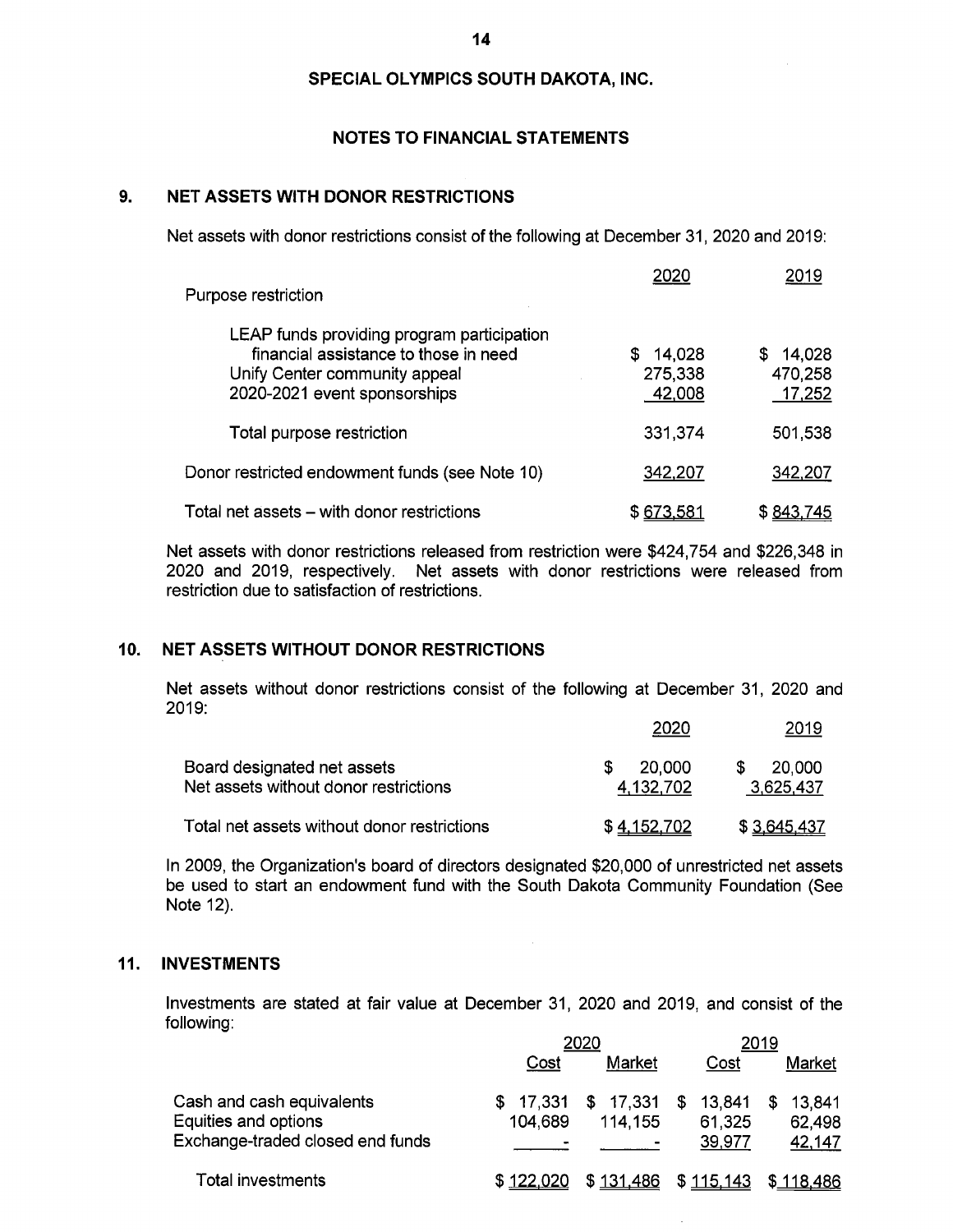#### NOTES TO FINANCIAL STATEMENTS

#### 11. INVESTMENTS (CONTINUED)

Generally accepted accounting principles provide the definition of fair value for financial reporting, establish a fair value hierarchy that prioritizes the inputs to valuation techniques used to measure fair value, and require disclosure about the use of fair value measurements. The Organization uses appropriate valuation techniques based on the available inputs to measure the fair value of its investments. When available, the available inputs to measure the fair value of its investments. Organization measures fair value using Level 1 inputs because they generally provide the most reliable evidence of fair value. Level 1 inputs consist of unadjusted quoted prices in active markets for identical assets.

Increases or decreases in fair values of investments are reflected as investment gain in the financial statements. The components of investment return for the years ending December 31, 2020 and 2019, are summarized as follows:

| Beginning balance<br>Dividends, interest, capital gains<br>Unrealized gains | 2020<br>\$118,486<br>6.205<br>6,795 | 2019<br>\$102,237<br>5.678<br>10,571 |
|-----------------------------------------------------------------------------|-------------------------------------|--------------------------------------|
|                                                                             | \$131,486                           | \$118,486                            |

#### 12. COMMUNITY FOUNDATION FUNDS

The Organization has endowment funds with the Sioux Falls Area Community Foundation (SFACF) and the South Dakota Community Foundation (SDCF). The Organization's endowment funds consist of donor restricted endowment funds and resources set aside by the Board of Directors (board-designated endowment funds). As required by generally accepted accounting principles, net assets associated with the endowment funds are classified and reported based on the existence or absence of donor-imposed restrictions.

The Organization is subject to the South Dakota Uniform Prudent Management of Institutional Funds Act (UPMIFA) requiring the prudent expenditure of donor-restricted endowment funds. Unless stated otherwise in the gift instrument, the assets in an endowment fund are donor-restricted assets until appropriated for expenditure by the Organization. In making a determination to appropriate, an Organization shall act in good faith with the care that a prudent person would exercise. As a result of this interpretation, the Organization classifies as net assets with donor restrictions (a) the original value of gifts donated to the permanent endowment, (b) the original value of subsequent gifts to the perpetual endowment, and (c) accumulations to the perpetual endowment made in accordance with the direction of the applicable donor gift instrument at the time the accumulation is added to the fund. The remaining portion of the donor-restricted endowment fund that is not classified as perpetual endowments is classified as term endowments until those amounts are appropriated for expenditure by the Organization in a manner consistent with the standard of prudence prescribed by UPMIFA.

As a result of this interpretation, the Organization would consider a fund to be underwater if the fair value of the fund is less than the sum of (1) the original value of initial and subsequent gifts donated to the fund and (2) any accumulations to the fund that are required to be maintained in perpetuity in accordance with applicable donor gift instrument.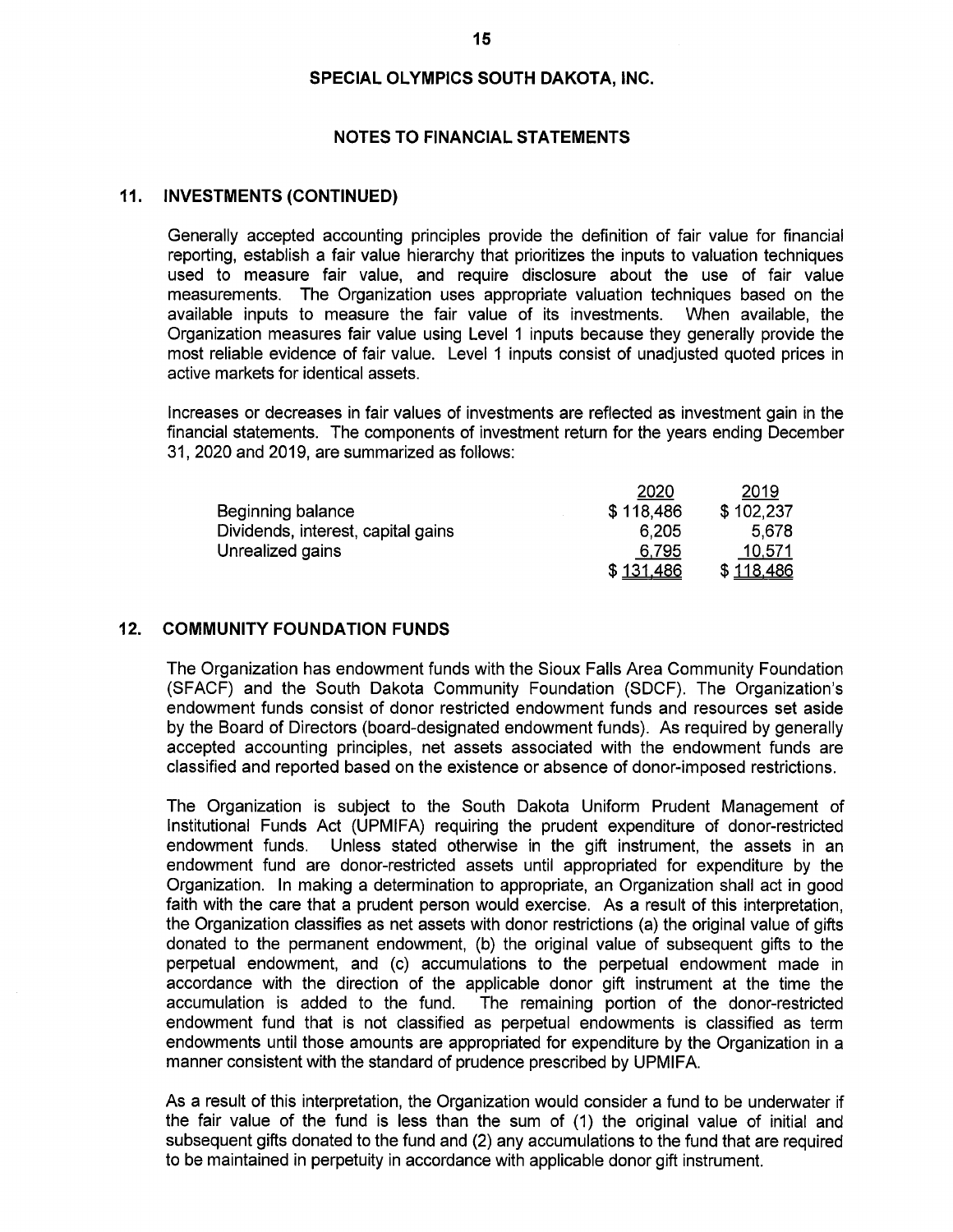#### NOTES TO FINANCIAL STATEMENTS

#### 12. COMMUNITY FOUNDATION FUNDS (CONTINUED)

From time to time, the fair value of endowment funds associated with individual donor restricted endowment funds may fall below the level that the donor or UPMIFA requires the Organization to retain as a fund of perpetual duration, (i.e., underwater endowments).

The Organization has interpreted UPMIFA to permit spending from underwater funds in accordance with prudent measures required under the law. The funds are not currently underwater.

Losses on permanently restricted endowment investments are first used to reduce previous investment income and gains which have not been expended. Any additional losses are shown as a reduction in net assets without donor restrictions. As of December 31, 2020 and 2019, no such reduction in net assets without donor restrictions was necessary.

In accordance with UPMIFA, the Organization considers the following factors in making a determination to appropriate or accumulate donor-restricted endowment funds: (1) the duration and preservation of the fund, (2) the purposes of the donor-restricted endowment fund, (3) general economic conditions, (4) the possible effect of inflation and deflation, (5) the expected total return from income and the appreciation of investments, (6) other resources of the Organization, and (7) the investment policies of the Organization.

The Organization has adopted an investment objective to provide sufficient income to fund programs as established by individual donors or by the Organization; to provide income for such purposes as the Organization may require; to provide for growth of the principal to offset inflation; and to allow for increasing level of distributions in the future.

The market value of the community foundation funds as of December 31, 2020 and 2019 consists of the following:

| r the following:                                                                          | 2020                | 2019                |
|-------------------------------------------------------------------------------------------|---------------------|---------------------|
| Donor restricted contributions<br>Board designated funds<br>Retained investment earnings, | \$342,207<br>20,000 | \$342,207<br>20,000 |
| net of distributions                                                                      | 165,078             | 100,417             |
|                                                                                           | \$527,285           | \$462,624           |

Activity in the community foundation funds for the years ended December 31, 2020 and 2019 was as follows:

| as follows:                                                          | 2020              | 2019             |
|----------------------------------------------------------------------|-------------------|------------------|
| Balance, beginning of the year<br>Contributions/additions            | \$462,624         | \$410,112<br>150 |
| Investment income (loss)<br>Investment fees<br>Distributions to SOSD | 68,803<br>4,142)  | 56.235<br>3,873  |
| Balance, end of year                                                 | \$ <u>527,285</u> | \$462.624        |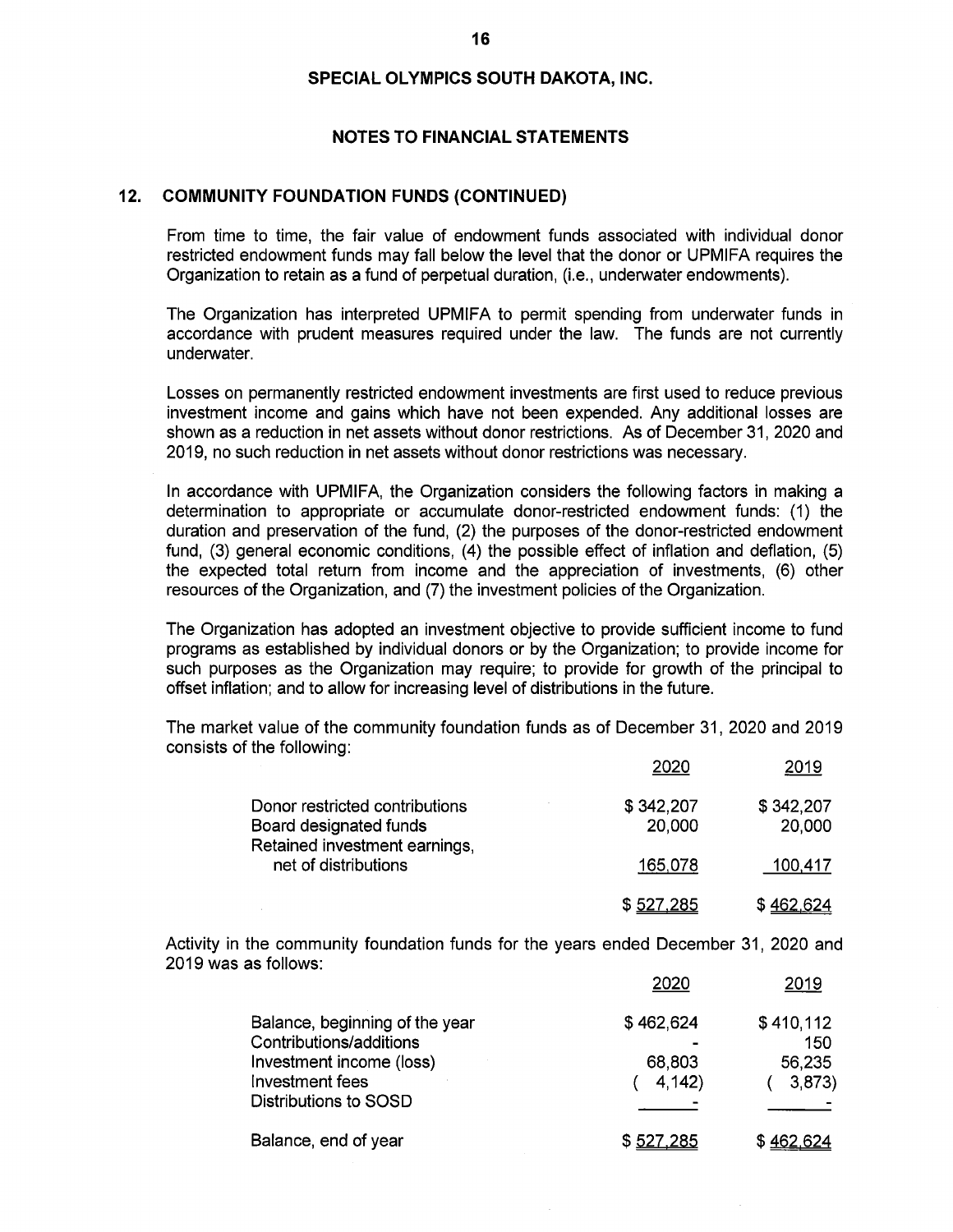#### NOTES TO FINANCIAL STATEMENTS

#### 12. COMMUNITY FOUNDATION FUNDS (CONTINUED)

The fund held by the SFACF is an agency fund. SFACF has variance power over the fund meaning they have the power to modify any restriction or condition on the distribution of funds for any specified charitable purposes or to a specified organization if, in the sole judgment of the SFACF Board of Trustees, such restriction or condition becomes, in effect, unnecessary, incapable of fulfillment, or inconsistent with the charitable needs of the community served.

The fund held by SDCF is also an agency fund and follows similar restrictions. Annual distributions to the Organization from this fund are limited to 5% of the average fair market value of the total endowment.

#### 13. SUPPORTING SERVICES

Management and general expenses include expenses that are not directly related to specific programs. During 2020, management and general expenses were \$104,741 which represents 6 percent of revenues, gains, and other support. Fund-raising expenses were \$231,167 during 2020, representing 15 percent of revenues, gains and other support. Together, fund-raising and management and general expenses represent 21 percent of revenues, gains, and other support in 2020.

For the year ended December 31, 2019, management and general expenses were 5 percent of revenues, gains and other support. Fund raising expenses were 14 percent of revenues, gains and other support. Together they represented 19 percent of revenues, gains and other support.

#### 14. GOVERNMENT GRANT

In April 2020, the Organization was granted a loan in the amount of \$111,237 under the First Round Paycheck Protection Program (PPP) established by the Coronavirus Aid, Relief, and Economic Security (CARES) Act. The loan was to be forgiven to the extent proceeds of the loan were used for eligible expenditures such as payroll and other expense described in the CARES Act. As of December 31, 2020, the Organization has met the conditions and applied for forgiveness of the loan. Loan forgiveness was received February 24, 2021, which was prior to the issuance of the financial statements. As a result, the Organization included \$111,237 in contributions.

#### 15. DELEGATION BANK ACCOUNTS

The Organization has a number of affiliated delegations located in various cities in South Dakota. Prior to 2016, these delegations operated in a primarily independent manner from the Organization as it related to the affiliates' finances. Accordingly, the Organization did not include the financial position or operating results of these affiliates in its audited financial statements.